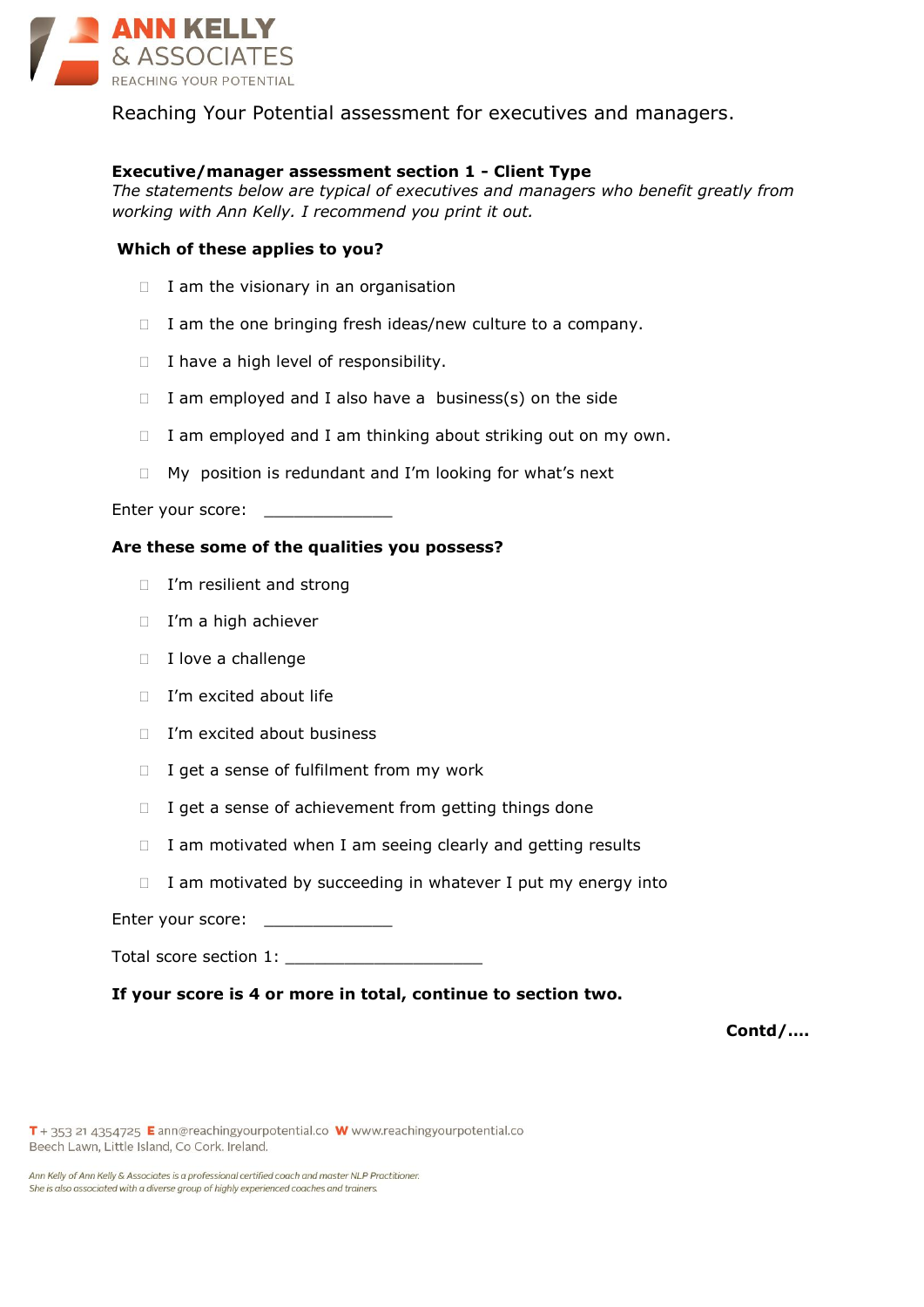# **Section 2: Your current situation and what you want**

*The statements in section 2 reflect the issues that Ann's clients transform through coaching.* 

## **How many are true for you?**

- 1. T F I sacrificed aspects of my life to succeed and now I'm noticing the gaps
- 2. T F I want success without compromising my quality of life but I haven't found the winning combination.
- 3. T F I act like I'm winning, but I feel like I'm losing
- 4. T F I haven't clearly identified what I want
- 5. T F I'm afraid I'll miss out
- 6. T F I've reached a turning point
- **7.** T F I'm bursting to do more, be more

Enter total no. of 'Trues':

#### **Is this your experience?**

- 1. T F My life is out of balance
- 2. T F Cracks are appearing in my health
- 3. T F Cracks are appearing in my relationships
- 4. T F My sense of satisfaction has diminished.
- 5. T F I feel like I'm stuck on a track and I can't get off it
- 6. T F I'm frustrated by lack of progress
- 7. T F It's difficult to reach genuine agreement and get follow through
- 8. T F My self esteem has taken a knock
- 9. T F I'm on a path but it's not working for me
- 10. T F I have a punishing schedule
- 11. T F My energy comes and goes
- 12. T F My contribution is not acknowledged
- 13. T F I'm exhausted by the weekend
- 14. T F It's difficult to fit back into family life after travelling away

Enter total no. of 'Trues': \_\_\_\_\_\_\_\_\_

**Contd/….**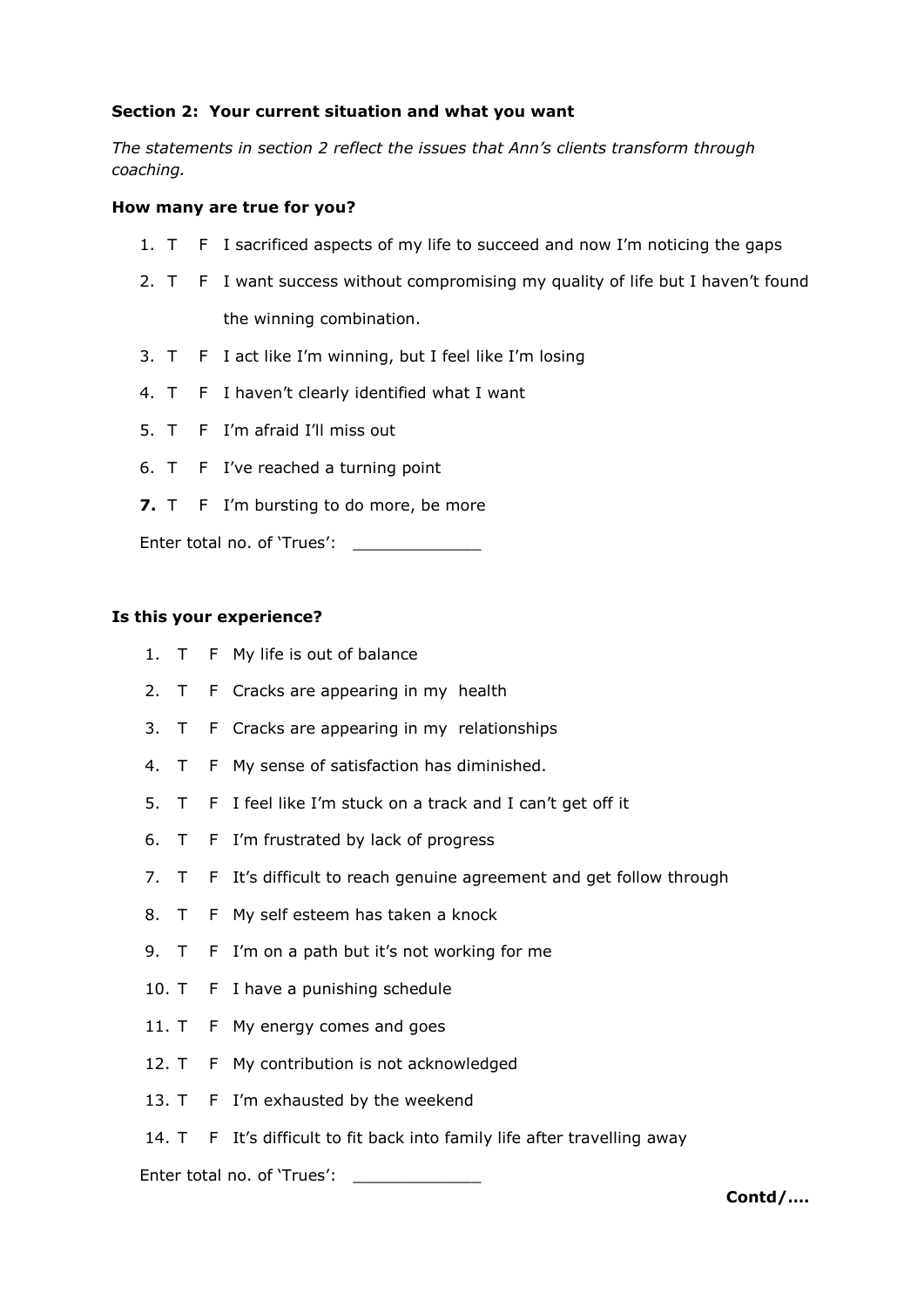# **Is this how you operate?**

- 1. T F I am very driven
- 2. T F At times I can be ruthless
- 3. T F I get caught up in office drama
- 4. T F In certain situations I don't value myself enough
- 5. T F I beat myself up
- 6. T F I give too much
- 7. T F I struggle with some relationships
- 8. T F I'm tentative around other people's moods
- 9. T F I avoid conflict tending to hide my feelings vs. say what I really think
- 10.T F I put with things till they become a pain

Enter total no. of 'Trues':

# **Look familiar?**

- 1. T F There is so much to do I get overwhelmed
- 2. T F I'm always 'on' and I feel a consistent sense of urgency
- 3. T F I'm addicted to being busy
- 4. T F Overworking is the norm in my environment
- 5. T F I don't say no often enough.
- 6. T F I don't maintain a stand for what I want
- 7. T F It's hard to balance family life with my work
- 8. T F I don't look after myself properly
- 9. T F I use food or alcohol to de-stress
- 10.T F I don't get enough exercise

Enter total no. of 'Trues': \_\_\_\_\_\_\_\_\_\_\_\_\_